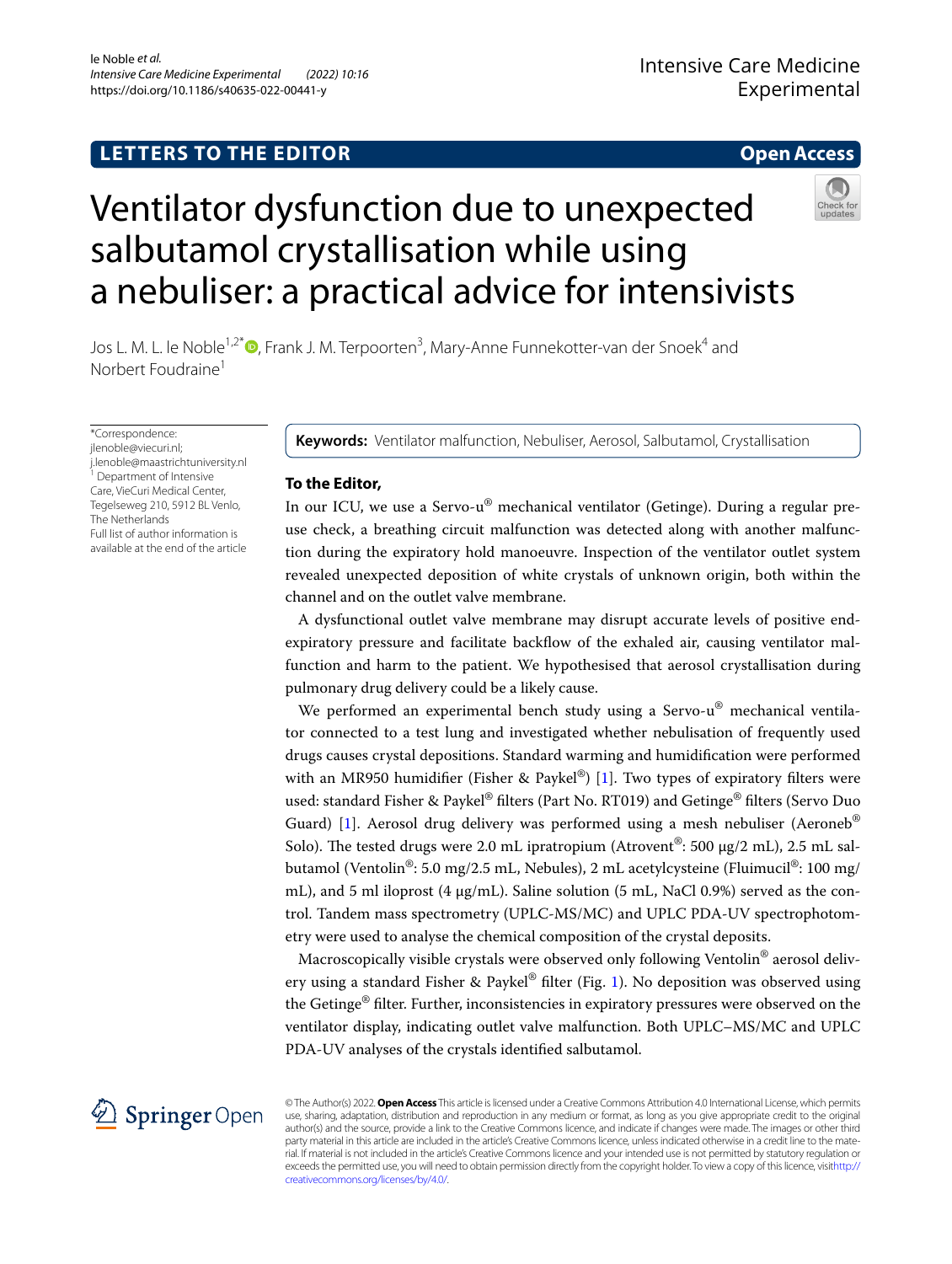

<span id="page-1-0"></span>The main finding of our study is that salbutamol nebulisation can lead to crystallisation in the outlet system of a ventilator (Servo-u®) when a Fisher & Paykel® breathing circuit flter is used.

Previously, only one case report has shown intraoperative obstruction of the flter in the expiratory limb of the breathing circuit by nebulised salbutamol in paediatric patients [[2\]](#page-2-1).

Ventilated patients are frequently administered high doses of the short-acting β-agonist salbutamol [[3](#page-2-2), [4\]](#page-2-3). Heat and humidifcation may cause supersaturation and precipitation of salbutamol when cooling down in the expiratory limb [[1\]](#page-2-0). Furthermore, diferences in expiratory flter characteristics, a large flter pore size, and the size distribution of aerosols could account for salbutamol crystallisation [\[1](#page-2-0), [5\]](#page-2-4).

In our setup, the aerosol administration was not synchronised with inspiratory fow, which may have led to aerosol losses during exhalation, with large amounts of the drug being injected into the expiratory limb and engulfing the outlet valve. Therefore, a breath-synchronised mesh nebuliser has been developed which generates aerosols only during inspiration [\[3\]](#page-2-2).

Depending on the flter used in the expiratory limb, salbutamol nebulisation may cause crystallisation in the outlet system of the breathing circuit of the ventilator. Therefore,